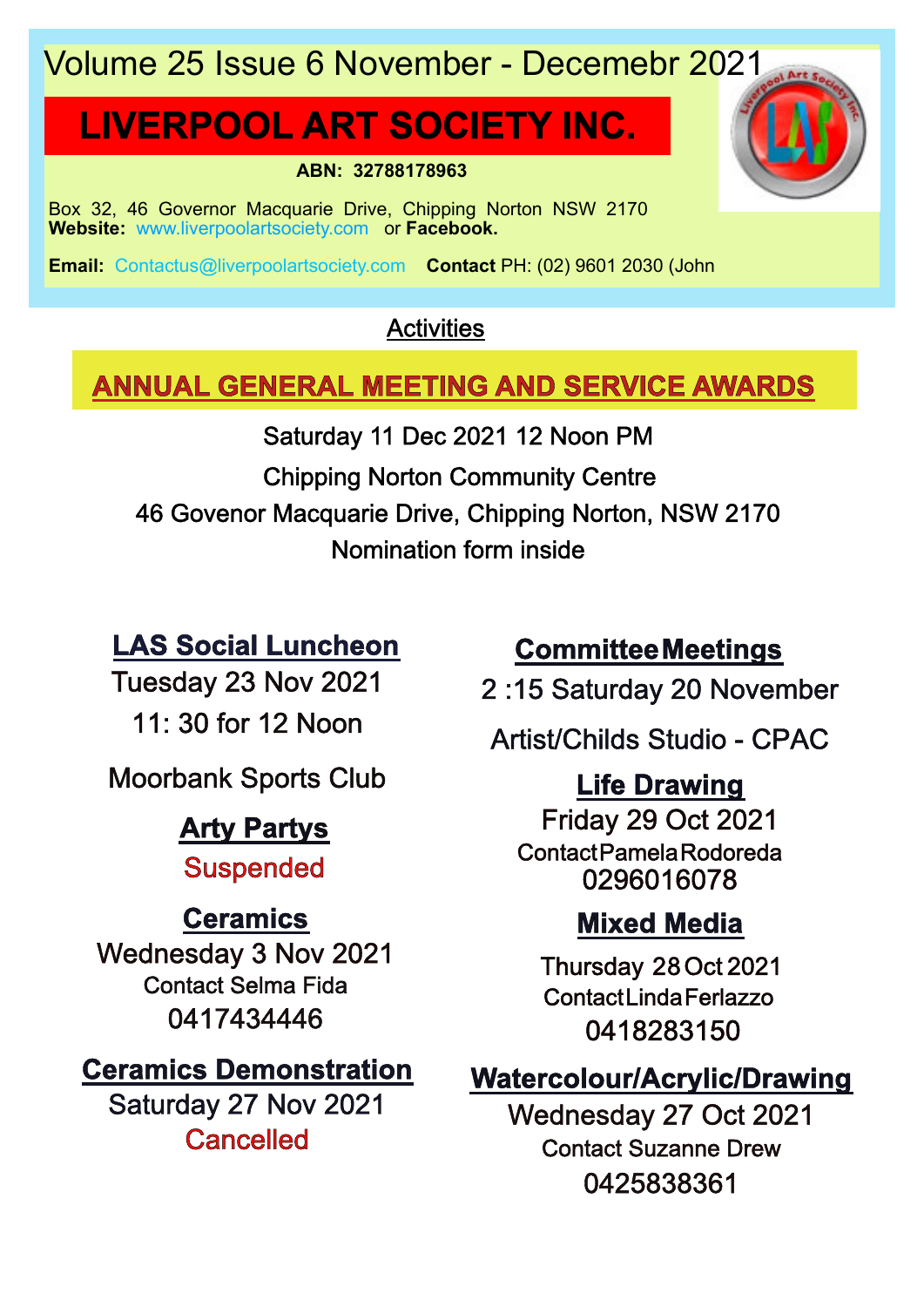# Reports/Activities

### **This is important and requires your attention!**

#### **NOTICE TO MEMBERS of the LIVERPOOL ART SOCIETY INC.**

At the Annual General Meeting of the Liverpool Art Society Inc. (LAS) I will move a motion 'that the Constitution of LAS as Amended on 3rd December, 2015 be Amended'.

These further amendments consider and include changes to the Associations Incorporations Regulation of 2016, which replaces the 2009 Regulation, and uses as a guide the Model Constitution prepared by the NSW Department of Fair Trading.

A number of changes made to the regulation, and incorporated, reflect changes in technology, the holding of meetings in multiple locations, the holdings of meeting using meeting technology such as 'Zoom', and application for membership of LAS.

Other changes include:

- � Removing the \$5 application or joining fee
- Reduce the maximum size of the Committee from 15 elected members to a more manageable maximum of 10 elected members, and reducing the quorum to 3 members

Reducing the quorum for General Meetings from 10 financial members to 5 financial LAS members

• Reflect the processing of Membership Applications

That LAS does not have an office from which to conduct the affairs of the Society and its Membership.

A copy of the Constitution with the proposed deletions and proposed additions to the amended 2015 constitution will be available for your review from all of the weekly group leaders or requested via Liverpoolartsocietypresident@gmail.com.

John Tregoning

### **Congratulations**

CONGRATULATIONS totheLAS members who were successful finalists inthe Fishers Ghost exhibition -Hedar Abadi, MicheleArantz,AnthonyBarnett&CharlieWells intheOPEN section.Lorraine Maggs,Jeanette Maher,Katuna Reid,,Kerry Walsh&FangminWuinCONTEMPORARY.PamelaFrench&PatriciaJohnstoninTRADITIONAL.Welldone. Di Hallinan

### Casula Powerhouse Arts Centre

As of Monday 18 Oct 2021 the Casula Powerehouse Art Gallery and Bellbird Dining Room are open . Full vaccination is required and you must wear amask .Then you will need to adhere to the common covid precautions.

> **Looking at Painting -**Hopper Gallery- until January 2022 **Collection Spotlight Sculpture-** Switch Gallery- until 21 Nov 2021 **Si Yi Shen:Wishing You Well-** Turbine Hall- until 3 Dec 2021 **Sense of Place**

It is suggested that due to the rapidly changing nature of covid restrictions to check with the gallery before attending on 0287117123 or casulapowehouse.com

Di Hallinan

#### The edittor Wants to Know

To every member of the LAS if you do anything related to creativity can you let me know about it please? Have you completed a painting? Won a prize? Been a finalist? Seen an exhibition? Let me know in a Word file using Arial 12. Even better send a jpeg to anthonybarnett301@gmail.com.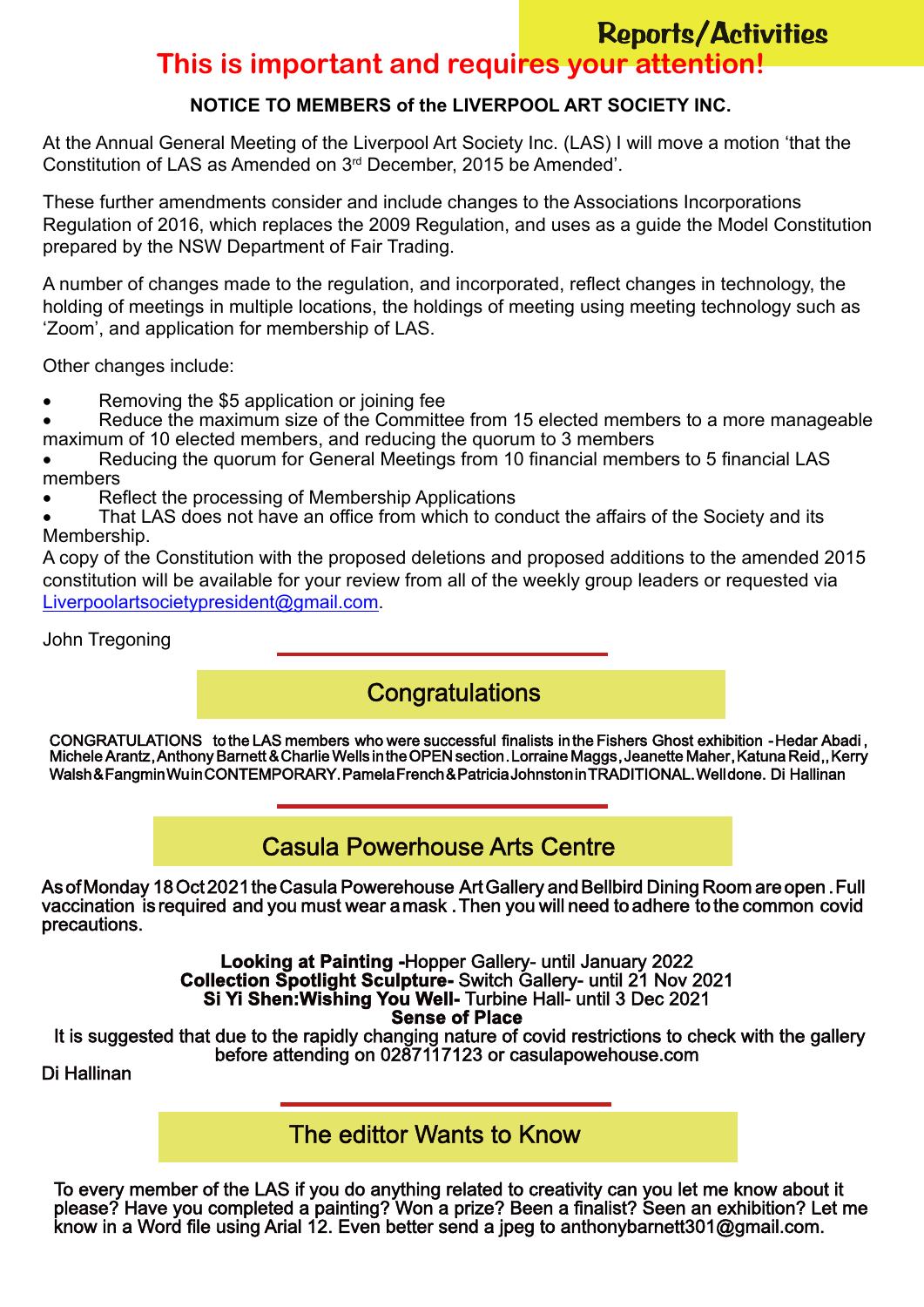#### Reports

#### President's Report

Well, here we are at the start of 'saving daylight' again, a time when our thoughts turn to end of year and all that usually includes. Although, with the events of the past months, just the prospect of being able to journey more than five kilometers from 'home' and outside of the 'four walls' of the Liverpool LGA is a novel, and attractive prospect!

As a country, as a community, that light at the end of the Covid tunnel reminds us of the lives which have been lost, of those who remain in our hospitals, of those who's business enterprises still may not survive. Hopefully medical science and the response of communities to be inoculated, will prove to be the longer turn and only solution.

At the time of writing, the Boatshed Group is back from 21<sup>st</sup> October and the Wednesday Group from  $27<sup>th</sup>$  October, Ceramics from  $3<sup>rd</sup>$  November, and Life Drawing from Friday  $29<sup>th</sup>$  October.

In each location recommencement comes with conditions :

- You will need to be fully vaccinated, until the 1<sup>st</sup> December Government advises.
- � You must be able to provide 'proof of full vaccination'.

• You must sign-in using a QR code or manually record your details on each occasion you attend.

- You must wear a mask covering mouth and nose indoors at all times.
- You will need to maintain social distancing.

The LAS year still has some challenges to meet for while the Dept. of Fair Trading has granted an extension there is still the AGM and associated election of Officers, members consideration of changes to our Constitution to be held and a General Meeting which has been arranged for Saturday 11<sup>th</sup> December, 2021 commencing at 12 noon, at CNCC. A copy of the Nomination Form has been included with this Newsletter and I encourage your involvement in the 'running of your LAS' by nominating for one of the positions on either the Executive or Committee.

And a reminder that Council Elections are to be held on 4<sup>th</sup> December.

We will use email to communicate any further 'news' in regard to Covid changes.

John Tregoning



### **Support our local Arts Centre – Casula Powerhouse**

Bellbird Dining & Bar is at Casula Powerhouse Arts Centre.

Bellbird Dining & Bar is open and firing on all cylinders! Book now for your next Friday or Saturday evening date night where you can enjoy these delicious Goat Cheese Fritters and Mushroom Dumplings (see right.).

Book now on 8711 7077.

Plus we're open Wednesday to Sunday for breakfasts, lunches and brunches!

Picnics are still a thing! And we've got you covered for your weekend festivities in the sun.

Picnic packs are available for \$45 (for 2 people) with the option to add \$20 for a bottle of Sparkling, Red or White. Pre-book your picnic now on 8871 7077 or here https://bit.ly/2YltW1X By Di Hallinan

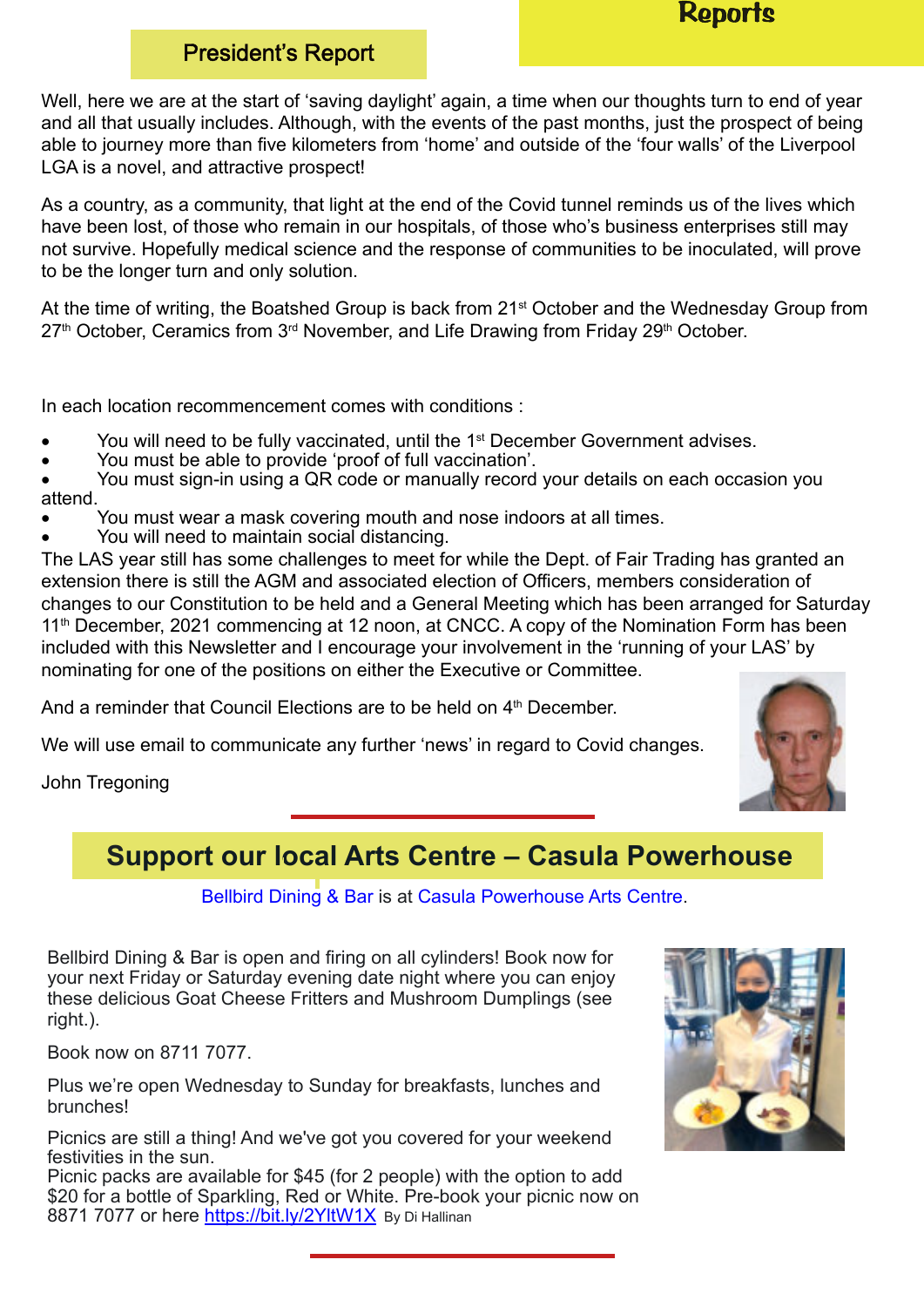# **Miscellaneous**

#### **Contacts**

**President** John Tregoning (02)96012030 LiverpoolArtSocietyPresident@gmail **Vice President** Di Hallinan (02) 96029217 **Treasurer** Terry Dolan 0416211855 **Secretary - Social Media - Website** Tania Saeed 0407774999 Tenveera@msn.com **Secretary- Membership** Jenny Phillips Lasmemberships@outlook.com **Secretary (Dem & Workshop assistant)** Linda Ferlazzo 0418283150 **Dem/Workshop Co-ordinator** Suzanne Drew **Newsletter Editor** AnthonyBarnett 0487965825 anthonybarnett301@gmail.com **Exhibition Project Manager** Pamela Rodoreda (02) 96016078 **Public Officer** Suzanne Drew 0425838361 **Committee Members** Selma Fida 0417434446 Valerie Colvin.

**Life Drawing Peter Thompson** 0411717214 **Pamela Rodoreda** (02)96016078 Contact above for latest details

#### **Watercolour Acrylic Drawing**

**Suzanne Drew** 0425838361

Contact above for latest details

Chipping Norton Community Centre cnr Ascot Drive Central Avenue Chipping Norton next to Primary School.

#### **Mixed Media**

**Linda Ferlazzo** 0418283150

Contact above for latest details

The Lakes Boatshed cnr Ascot Drive and Homestead Drive Chipping Norton inside the parkland

#### **Ceramics**

**Selma Fida** 0417434446

Contact above for latest details

Ceramics Studio CPAC 1 Powerhouse Rd Casula enter via Shepherd St

#### **Casula Powerhouse Arts Centre**

(02) 8711 7123 https://mgnsw.org.au/organisations/casulapowerhouse-arts-centre/ **Campbelltown Arts Centre** 02 4645 4100 https://c-a-c.com.au/about-us/contact-us/#

**Art Almanac** https://www.art-almanac.com.au/

**Australian Copyright Council**

https://www.copyright.org.au/

**National Association of Visual Arts**

https://visualarts.net.au/

#### **Thank you to all of our sponsors**







**Melanie Gibbons MP** 

Westfield uvercon



# **CASULA POWERHOUSE ARTS CENTRE**